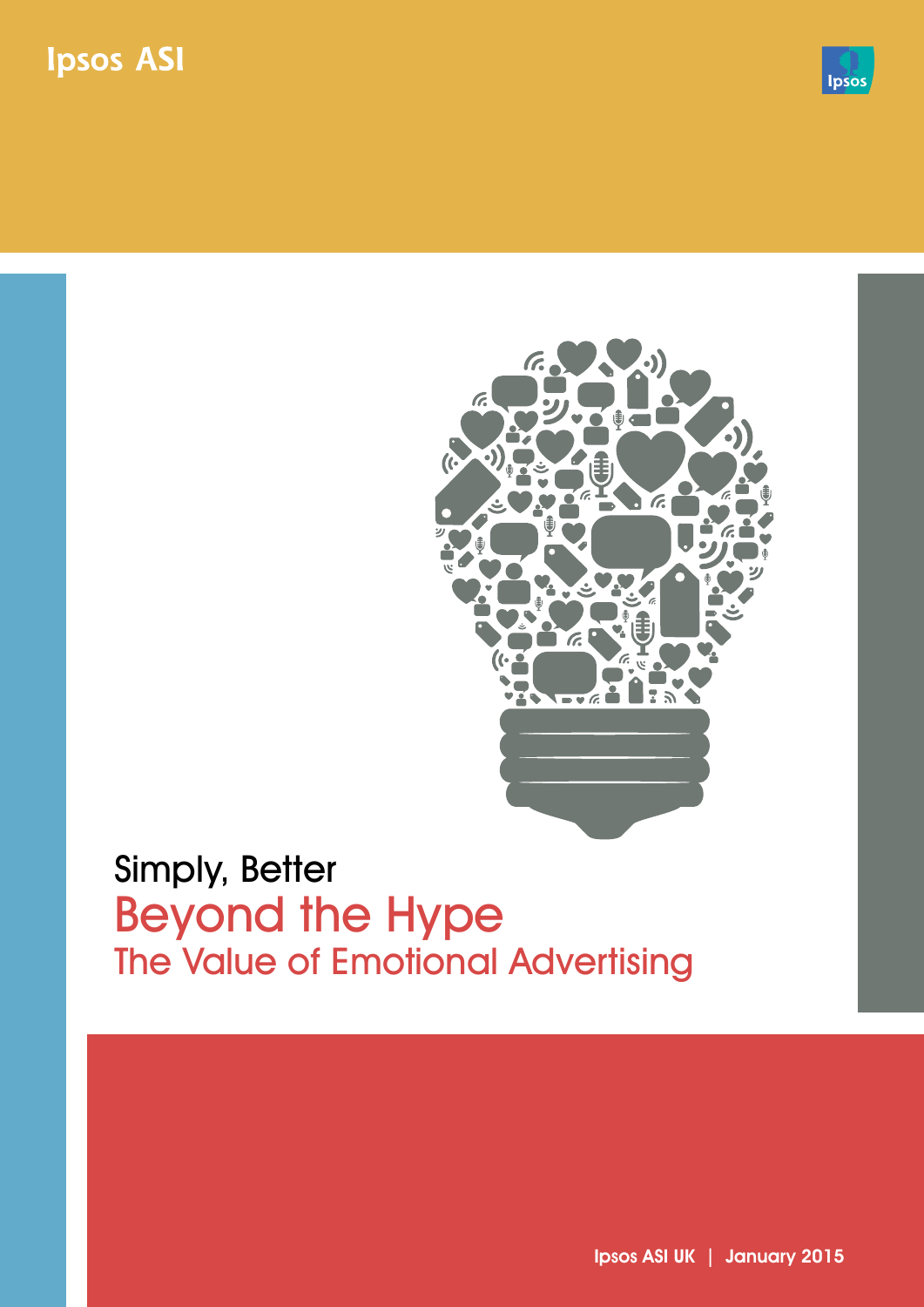# Defining Emotional Advertising The Long and Short of It

Simply, Better<br>Beyond the Hype: The Value of Emotional Advertising Beyond the Hype: The Value of Emotional Advertising Simply, Better



There was a lot of debate about the importance of emotional advertising in the zeitgeistfuelled world of adland last year. Creative agencies searched for it, some clients yearned for it, and researchers naturally felt that they had the best way to evaluate it.

But we should remember that the concept of 'emotional advertising' has multiple meanings

and definitions in our marketing communication world. Before you start asking whether you truly have an 'emotional' campaign, you will possibly save yourself some time by agreeing what you are talking about. Do you mean 'system 1' or 'system 2', engagement, valence, resonance, physiological reactions, emotional priming or emotional brand building, or all of the above?

We consider all of these concepts when we evaluate a campaign. But we should remember that an emotional ad isn't one we classify as such, **it is one people have an emotional response to.** That should be the final arbiter of success or failure when judging creative work's ability to deliver those elusive and much sought after emotional reactions.

Jon Harper **T:** +44 (0) 203 059 4787 **E:** Jon.harper@ipsos.com



So how to reconcile these seemingly diametrically opposing factions? The answer is to avoid the conjecture, opinion and hype and seek fact based truth. Les Binet and Peter Field's comprehensive interrogation of the IPA Effectiveness Awards, 'The Long and the Short of it', provides that truth.

Through meta-analysis of the short and long-term effects of all the hundreds of campaigns contained within the database, they are able to prove that rational messaging is great at delivering

short-term effects. Fine, but this impact comes and goes without delivering more sustained effects that benefit the brand in the longer term. Conversely, emotional campaigns often take a while to have as big an impact, but work to the brand's benefit in the long run via 'emotional priming'.

The authors also demonstrate that while most campaigns use both rational and emotional approaches, those campaigns with a primary focus on emotional are more effective across all metrics.

So it seems that the 'emotional' camp wins? Not quite. There is a watch out. If you are going with an 'emotional priming' campaign, you need to have a good activation strategy running alongside to deliver your sales targets. This keeps the wolves from your door until the long-term effect comes through (and keeps the 'rational' camp happy).

So how did the debate play out this year? Well, we are talking about advertising here, which of course gives us licence to use metaphor, exaggeration and hype, in order to emphasise a point. So let us imagine two camps entering the emotional battleground, both fuelled by the self-righteous confidence that they are following a path to success.

Camp one is all about the emotions. They will tend to be more concerned with the creative and how it makes people feel. They've read the books (or someone has told them about the books at least), and can quote evolutionary psychology and the work of Daniel Kahnemann. They are all well versed in the received wisdom around how advertising works these days.

For this group it really is just a case of be emotional and let the ROI come rolling in…

Camp two, by contrast, is more rational, has some sales targets and need to hit them, and need to hit them now. This means that they need to sell stuff. That stuff is their product, therefore they would like to see their product in their advertising. They want to show how it works, what it does and why it might be useful to people who want to buy it. Their product is the most interesting thing in the world, so why wouldn't people willingly drop everything they are doing and spare some valuable time learning about what their product or service does?

# Opposing camps? Emotional vs Rational

So if emotional campaigns are the key to long-term profitability, how do we measure them so that we know people have genuinely experienced a strong emotional response? Remember, the response should be the ultimate definition of whether a campaign is emotional or not!

Throughout 2014 we evaluated campaigns that truly hit the emotional high spots, using measures that are designed to evaluate this aspect more sensitively than traditional measures of recall and

persuasion. These range from classic diagnostics that reflect personal resonance, distinctiveness and entertainment, to looking at subtle shifts in brand closeness by observing and deriving campaign impacts using test and control designs.

We also employ facial coding techniques to understand an individual's instinctive 'emotional journey' as they go through an ad or a piece of branded video content. A participant views a piece of video, and as they do so we record their micro



expressions through a webcam. We put this through an algorithm and it gives us six emotions: happiness, surprise, confused, scared, disgusted and sad. When we bring these together we get a measure of emotional engagement with the ad.

# Some Emotional Winners of 2014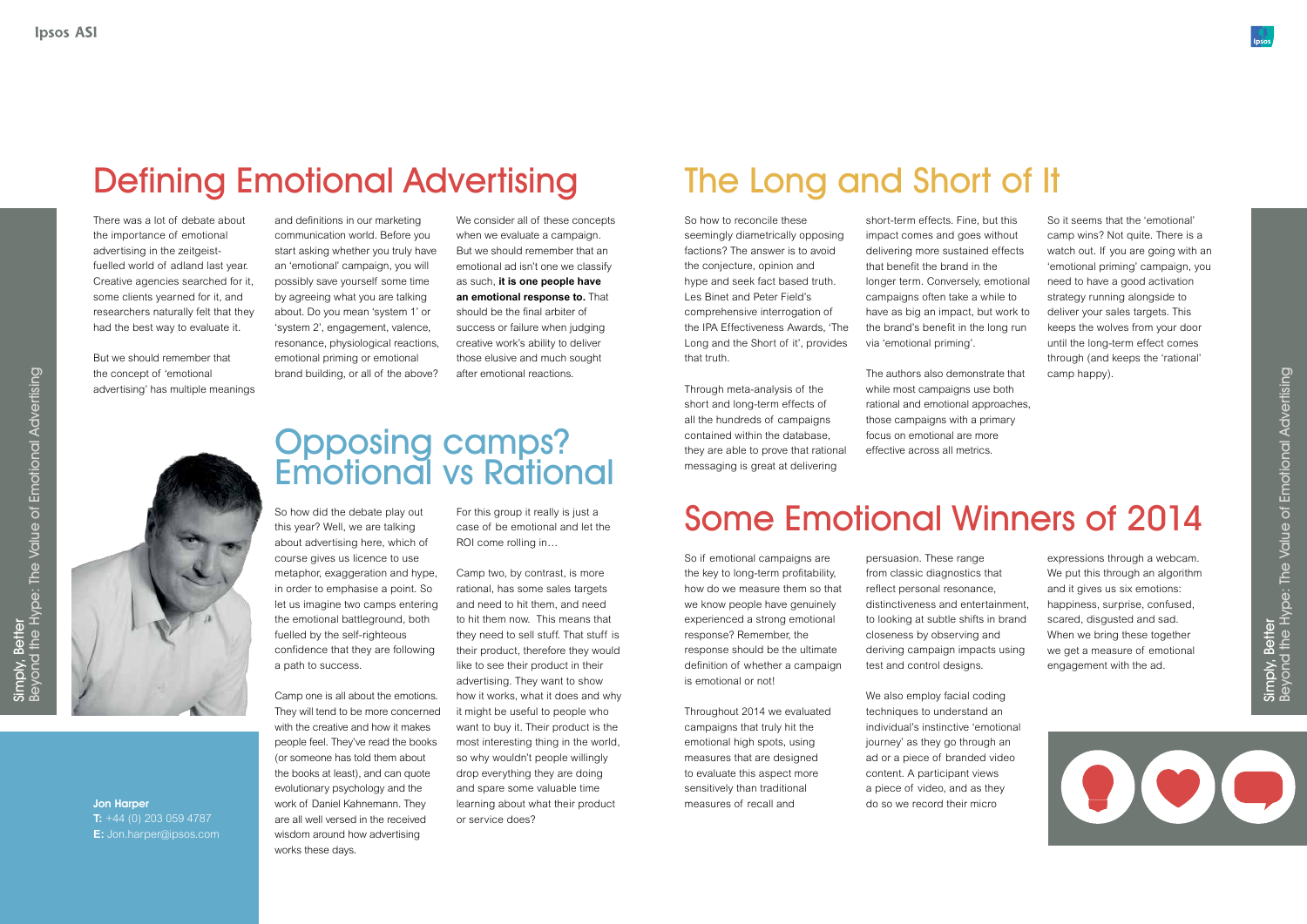



# Case 2 Emotional Fame.... no formula for success

## Case 1 Emotional Involvement - Case 2 Apple

We have also identified three great examples of 'emotional fame' campaigns. They work by getting the brand talked about and generally making it more famous, as people are inspired to share their enthusiasm on and offline for the content and the brand.

These campaigns stand out distinctively from other adverts in their category. Binet and Field note that this particular subset of emotional advertising is most likely to deliver very large business effects.

We measure an execution's ability to inspire people to share either on or offline via a retransmission measure, which has a strong relationship with subsequent online views. Retransmission potential is shown as a score out of 100.

All of these ads are in the top 10% of our database on this measure so they have massive potential for retransmission, delivered by the combination of cute cats and the pleasure of chocolate biscuits (McVities), silly, senseless, unfettered emotional joy and

80s feel good adult rock (3), or a thought provoking reveal into Society's attitude about women (Always). This potential was of course backed up by the online views they achieved in reality.

Last year's iPhone 5s campaign was a great example of 'emotional involvement'. This genre of advertising works by touching emotions or feelings in people and/ or by being well liked. It is looking to generate emotional engagement with the campaign so that positive image and associations are transferred across to the brand. Of course, there is a long purchase cycle on mobile phones for most

of us, normally a year, sometimes longer. The primary role for this advertising is to warm people up to the brand and therefore it is crucial that this campaign achieves a positive emotional response.

Looking at the ongoing level of emotional engagement throughout the ad from our facial coding data, we see that if we refine the results down to the people for

whom this story is most personally relevant (Parents!), a much bigger spike of engagement is evident at the beginning. It just keeps developing as the ad continues amongst those fortunate enough to have experienced at first hand the joys of parenthood.

This demonstrates that when we are trying to pull on heartstrings, it is important that we connect the brand to the things the target audience really care about in their life. Given this sustained emotional engagement journey, it is no surprise that for parents the campaign achieved a **16% uplift** in **consideration** for the brand over and above a control cell that was not exposed to the advertising.

This means nothing of course if the work is not delivering a response for the brand. They all, in their own way achieved that, with uplifts in brand saliency and purchase interest (McVities.. yes emotional ads can do short term effects too!), consideration (3) and, in the case of the Always social content, brand closeness for women *and* men.

Retransmission means ad content gets passed along, or helped along or otherwise shared in some way by consumers. Retransmission is a reward; an ad can be good without it but having it potentially increases ad affect.

#### A massive potential for Retransmission



RTP (Retransmisson Potential) Hall of Fame: Top 10% of UK ads for RTP

Retransmission potential (RTP)



### Happiness - Attractive and impactful for parents

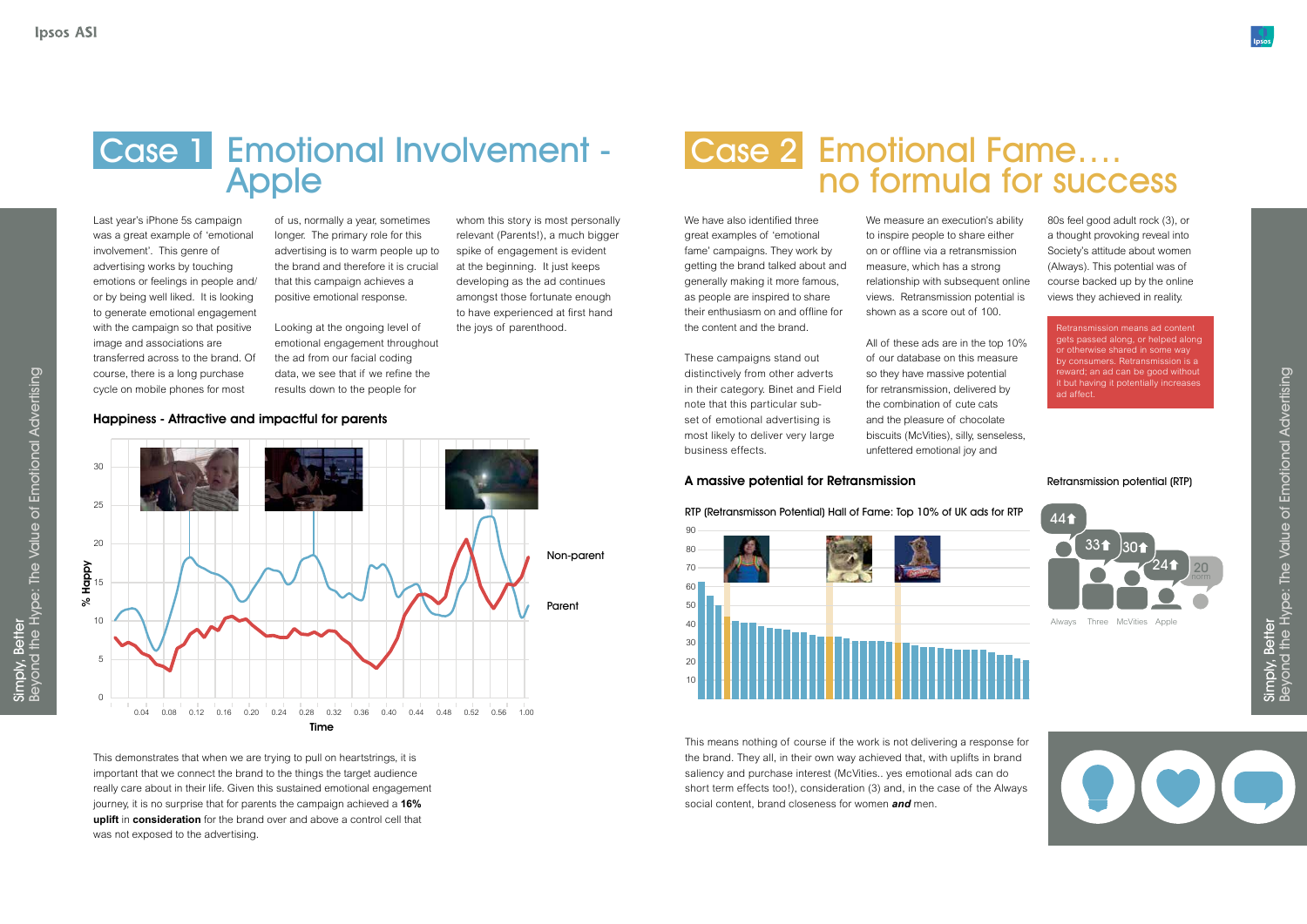



It means the work is more likely to be noticed, engaged with, shared and discussed. Beyond

These impressive responses highlight the key reason why emotions matter. People don't care that much about most brands, so powerful high quality creative, that elicits a genuine emotional response will help overcome that indifference. Making the brand distinctive, delivering impressive outcomes for your business.

# Overcoming Indifference – why emotions matter

that, it will help to emotionally prime people's relationships with the brand, naturally associating it with positive experiences and associations that will draw people to the brand in the long-term and actually make them open to rational messages too.

We all have short-term pressures, but we should remind ourselves that brands win when they think long-term.

So here's to an emotional 2015, but one in which we all have better clarity in what we are trying to achieve. Recognising that we should leave the defining of what's **emotional advertising** with those that matter most - the people who experience the work!

People don't care that much about most brands, so powerful high quality creative, that elicits a genuine emotional response will help overcome that indifference and deliver impressive outcomes for your business.

As the year came to a conclusion, the much anticipated John Lewis seasonal effort was 'seeded' online to great effect before hitting the TV screens. Our research showed they struck gold again this year, gleaning an emotional response that comfortably out-performed last year's effort.

### Sources:

*The Long and the Short of it: Les Binet and Peter Field (2013)* 

#### Sample:

*150 participants: Always: 16-30 year olds*

*150 participants: Apple: 16-64 year old smartphone users (34% of the sample were parents)*

## John Lewis ends the year on an emotional high Case 3

*150 participants: McVities: 16-64 year olds who have used sweet biscuits in the last 6 months*

*150 participants: Three: 18-30 year old high mobile internet users*

*212 participants: John Lewis: UK adults 18+*

It intrigues from the first second, and takes the viewer on an emotional journey full of happiness and smiles tinged with sadness and concern, before rising to a crescendo of feel-good emotions. Monty the Penguin's search for 'real love' gives licence for a child's imagination to run free with great effect, ultimately connecting to many of the things people really care about at Christmas.